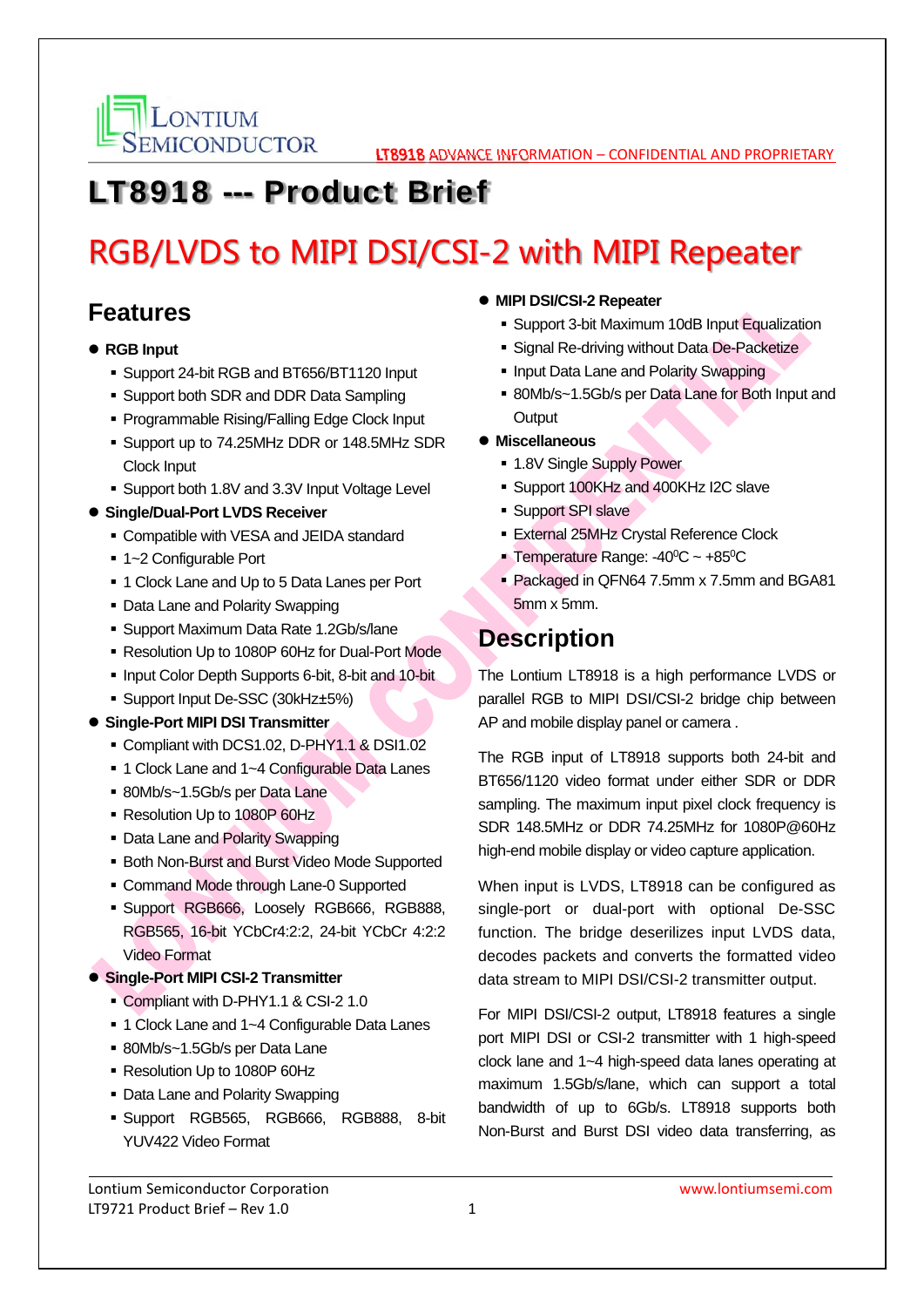

well as Command Mode throught Lane-0.

# **Application**

- **•** Mobile systems
- Cellular handsets
- Digital video cameras
- Digital still cameras
- Tablet PC, Notebook PC
- Car Display and Camera System

# **Block Diagram**

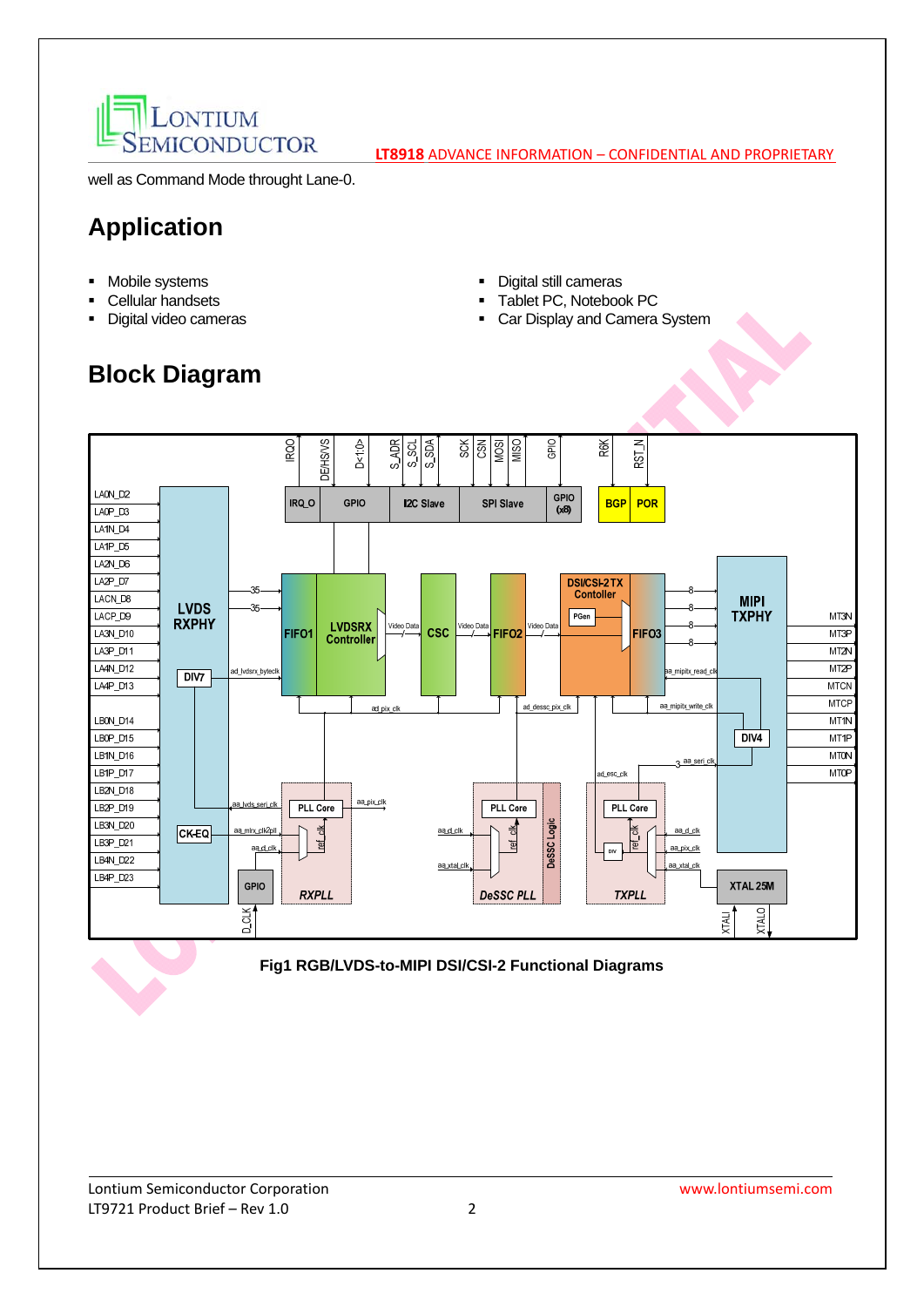



**Fig2 MIPI DSI/CSI-2 Repeater Functional Diagrams**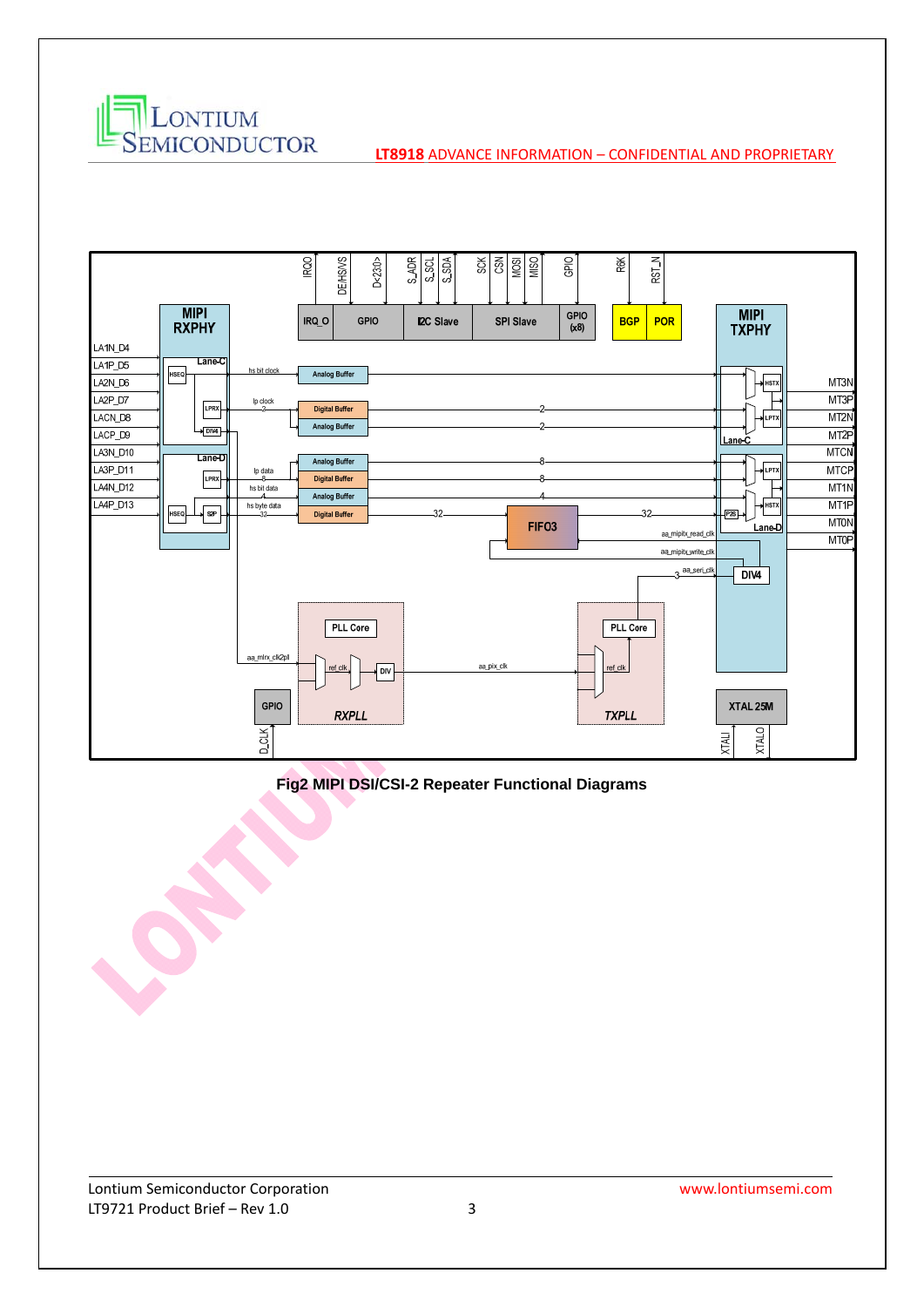

## **Pin Diagram**

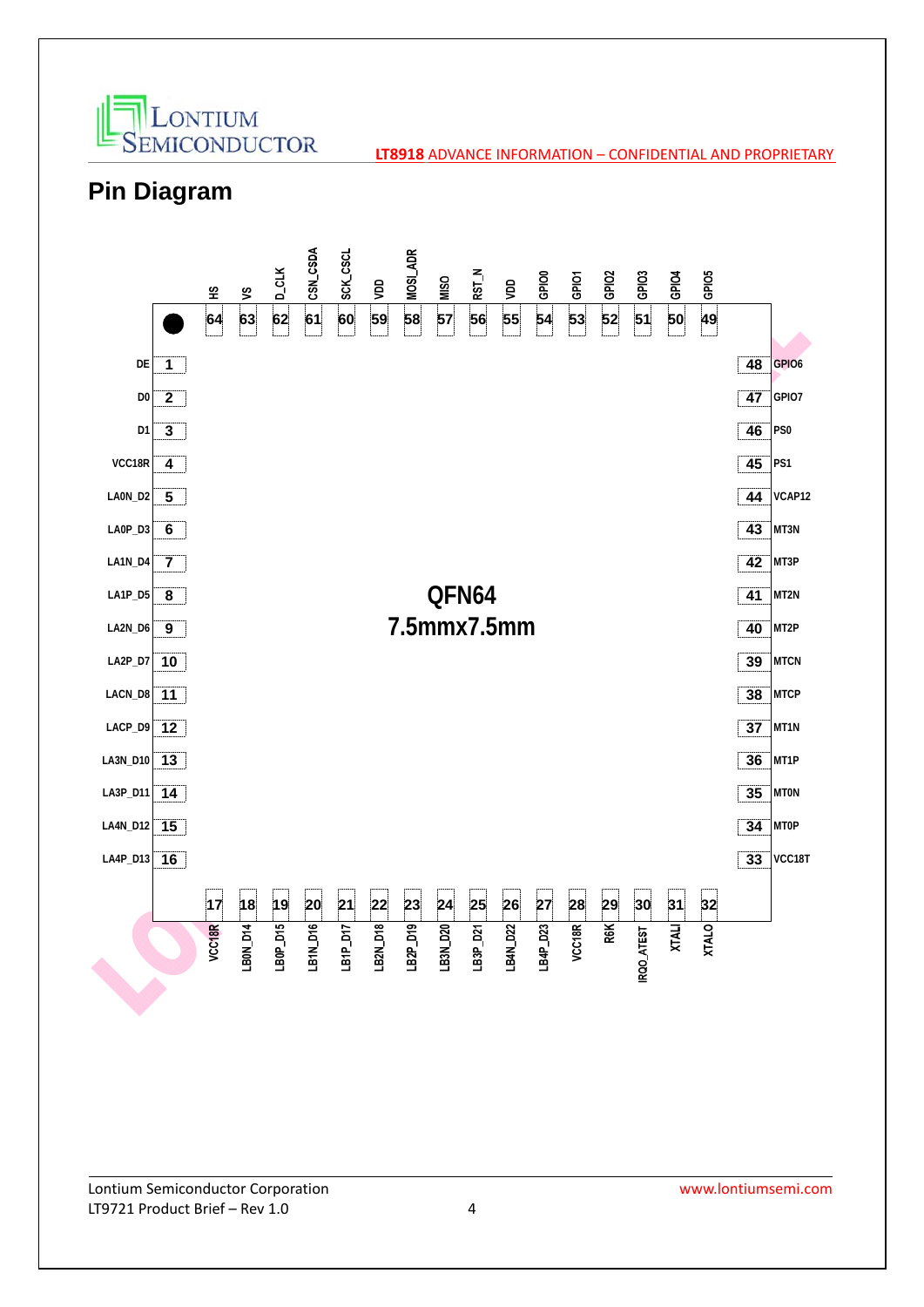

# **Pin Definition**

| Pin No.        | <b>Pin Name</b> | <b>Pin Description</b>                                                                                                                                                                                                      |  |  |  |  |
|----------------|-----------------|-----------------------------------------------------------------------------------------------------------------------------------------------------------------------------------------------------------------------------|--|--|--|--|
| 1              | DE              | <b>RGB Data Active Input</b><br>1.8V/3.3V GPI input with internal 100K pull-down resistor.                                                                                                                                  |  |  |  |  |
| $\overline{2}$ | D <sub>0</sub>  | RGB Data Input Bit-0<br>1.8V/3.3V RGB data GPI input with internal 100K pull-down resistor.                                                                                                                                 |  |  |  |  |
| $\mathbf{3}$   | D <sub>1</sub>  | RGB Data Input Bit-1<br>1.8V/3.3V RGB data GPI input with internal 100K pull-down resistor.                                                                                                                                 |  |  |  |  |
| 4              | VCC18R          | Analog 1.8V Power<br>1.8V power for LVDS Receiver Port-1                                                                                                                                                                    |  |  |  |  |
| 5              | LAON_D2         | LVDS Data Lane-0 Negative Input<br>LVDS Negative input of polarity swappable differential pairs up to 1.5Gb/s.<br>RGB Data Input Bit-2<br>1.8V/3.3V RGB data GPI input with internal 100K pull-down resistor.               |  |  |  |  |
| 6              | LAOP_D3         | LVDS Data Port-A Lane-0 Positive Input<br>LVDS Positive input of polarity swappable differential pairs up to 1.5Gb/s.<br>RGB Data Input Bit-3<br>1.8V/3.3V RGB data GPI input with internal 100K pull-down resistor.        |  |  |  |  |
| $\overline{1}$ | LA1N_D4         | LVDS Data Port-A Lane-1 Negative Input<br>LVDS Negative input of polarity swappable differential pairs up to 1.5Gb/s.<br>RGB Data Input Bit-4<br>1.8V/3.3V RGB data GPI input with internal 100K pull-down resistor.        |  |  |  |  |
| 8              | LA1P_D5         | LVDS Data Port-A Lane-1 Positive Input<br>LVDS Positive input of polarity swappable differential pairs up to 1.5Gb/s.<br><b>RGB Data Input Bit-5</b><br>1.8V/3.3V RGB data GPI input with internal 100K pull-down resistor. |  |  |  |  |
| 9              | LA2N_D6         | LVDS Data Port-A Lane-2 Negative Input<br>LVDS Negative input of polarity swappable differential pairs up to 1.5Gb/s.<br>RGB Data Input Bit-6<br>1.8V/3.3V RGB data GPI input with internal 100K pull-down resistor.        |  |  |  |  |
| 10             | LA2P_D7         | LVDS Data Port-A Lane-2 Positive Input<br>LVDS Positive input of polarity swappable differential pairs up to 1.5Gb/s.<br>RGB Data Input Bit-7<br>1.8V/3.3V RGB data GPI input with internal 100K pull-down resistor.        |  |  |  |  |
| 11             | LACN_D8         | LVDS Data Port-A Lane-C Negative Input<br>LVDS Negative input of polarity swappable differential pairs up to 1.5Gb/s.<br>RGB Data Input Bit-8<br>1.8V/3.3V RGB data GPI input with internal 100K pull-down resistor.        |  |  |  |  |
| 12             | LACP_D9         | LVDS Data Port-A Lane-C Positive Input<br>LVDS Positive input of polarity swappable differential pairs up to 1.5Gb/s.<br>RGB Data Input Bit-9<br>1.8V/3.3V RGB data GPI input with internal 100K pull-down resistor.        |  |  |  |  |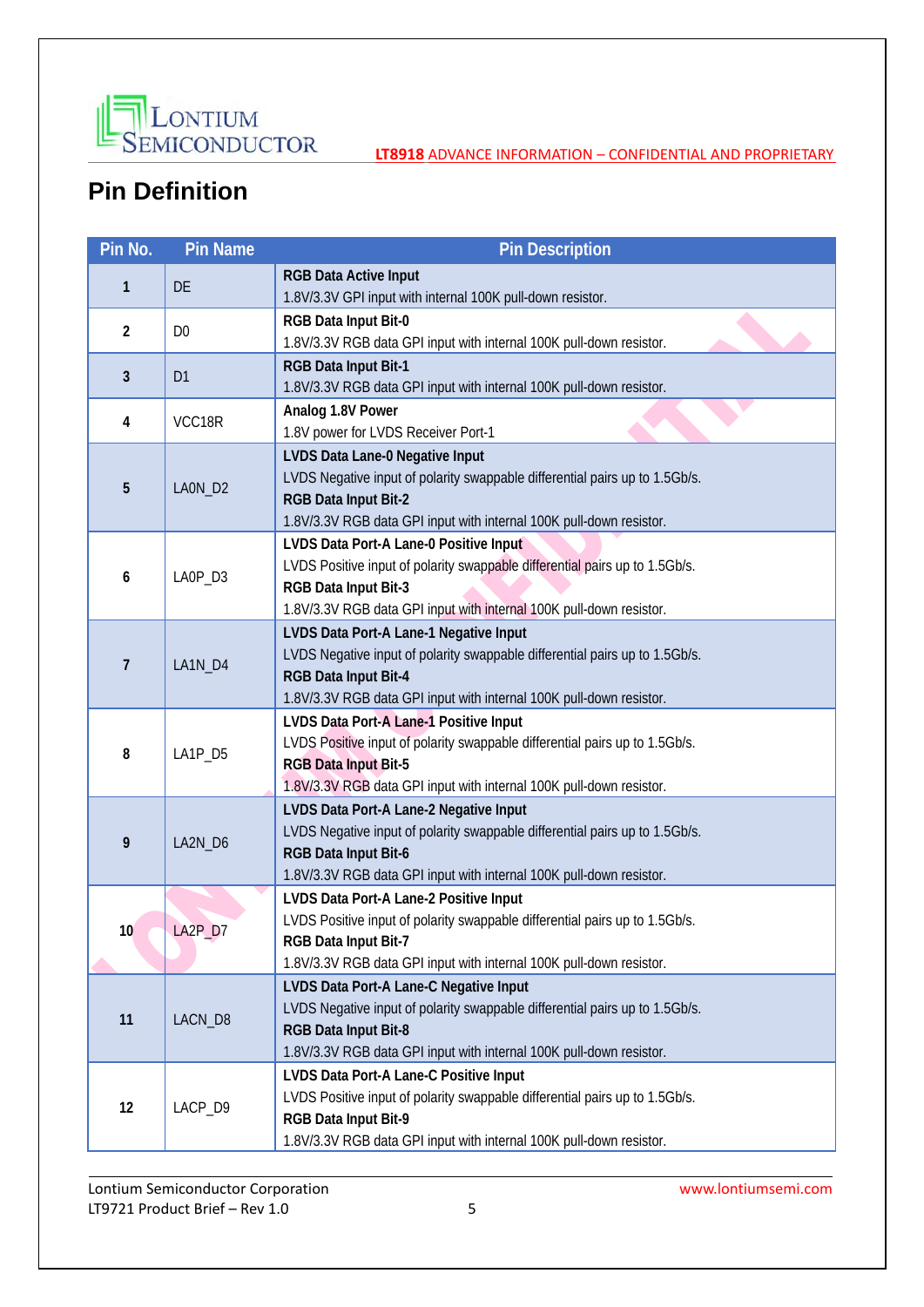

| Pin No.                                                                           | <b>Pin Name</b> | <b>Pin Description</b>                                                                                                                                                                                                       |  |  |  |  |
|-----------------------------------------------------------------------------------|-----------------|------------------------------------------------------------------------------------------------------------------------------------------------------------------------------------------------------------------------------|--|--|--|--|
| 13                                                                                | LA3N_D10        | LVDS Data Port-A Lane-3 Negative Input<br>LVDS Negative input of polarity swappable differential pairs up to 1.5Gb/s.<br>RGB Data Input Bit-10<br>1.8V/3.3V RGB data GPI input with internal 100K pull-down resistor.        |  |  |  |  |
| 14                                                                                | LA3P_D11        | LVDS Data Port-A Lane-3 Positive Input<br>LVDS Positive input of polarity swappable differential pairs up to 1.5Gb/s.<br>RGB Data Input Bit-11<br>1.8V/3.3V RGB data GPI input with internal 100K pull-down resistor.        |  |  |  |  |
| 15                                                                                | LA4N_D12        | LVDS Data Port-A Lane-4 Negative Input<br>LVDS Negative input of polarity swappable differential pairs up to 1.5Gb/s.<br>RGB Data Input Bit-12<br>1.8V/3.3V RGB data GPI input with internal 100K pull-down resistor.        |  |  |  |  |
| 16                                                                                | LA4P_D13        | LVDS Data Port-A Lane-4 Positive Input<br>LVDS Positive input of polarity swappable differential pairs up to 1.5Gb/s.<br>RGB Data Input Bit-13<br>1.8V/3.3V RGB data GPI input with internal 100K pull-down resistor.        |  |  |  |  |
| 17                                                                                | VCC18R          | Analog 1.8V Power<br>1.8V power for RXPLL                                                                                                                                                                                    |  |  |  |  |
| 18                                                                                | LBON_D14        | LVDS Data Port-B Lane-0 Negative Input<br>LVDS Negative input of polarity swappable differential pairs up to 1.5Gb/s.<br>RGB Data Input Bit-14<br>1.8V/3.3V RGB data GPI input with internal 100K pull-down resistor.        |  |  |  |  |
| 19                                                                                | LB0P_D15        | LVDS Data Port-B Lane-0 Positive Input<br>LVDS Positive input of polarity swappable differential pairs up to 1.5Gb/s.<br>RGB Data Input Bit-15<br>1.8V/3.3V RGB data GPI input with internal 100K pull-down resistor.        |  |  |  |  |
| 20                                                                                | LB1N_D16        | LVDS Data Port-B Lane-1 Negative Input<br>LVDS Negative input of polarity swappable differential pairs up to 1.5Gb/s.<br><b>RGB Data Input Bit-16</b><br>1.8V/3.3V RGB data GPI input with internal 100K pull-down resistor. |  |  |  |  |
| 21                                                                                | LB1P_D17        | LVDS Data Port-B Lane-1 Positive Input<br>LVDS Positive input of polarity swappable differential pairs up to 1.5Gb/s.<br>RGB Data Input Bit-17<br>1.8V/3.3V RGB data GPI input with internal 100K pull-down resistor.        |  |  |  |  |
| 22                                                                                | LB2N_D18        | LVDS Data Port-B Lane-2 Negative Input<br>LVDS Negative input of polarity swappable differential pairs up to 1.5Gb/s.<br>RGB Data Input Bit-18<br>1.8V/3.3V RGB data GPI input with internal 100K pull-down resistor.        |  |  |  |  |
| LVDS Data Port-B Lane-2 Positive Input<br>23<br>LB2P_D19<br>RGB Data Input Bit-19 |                 | LVDS Positive input of polarity swappable differential pairs up to 1.5Gb/s.<br>1.8V/3.3V RGB data GPI input with internal 100K pull-down resistor.                                                                           |  |  |  |  |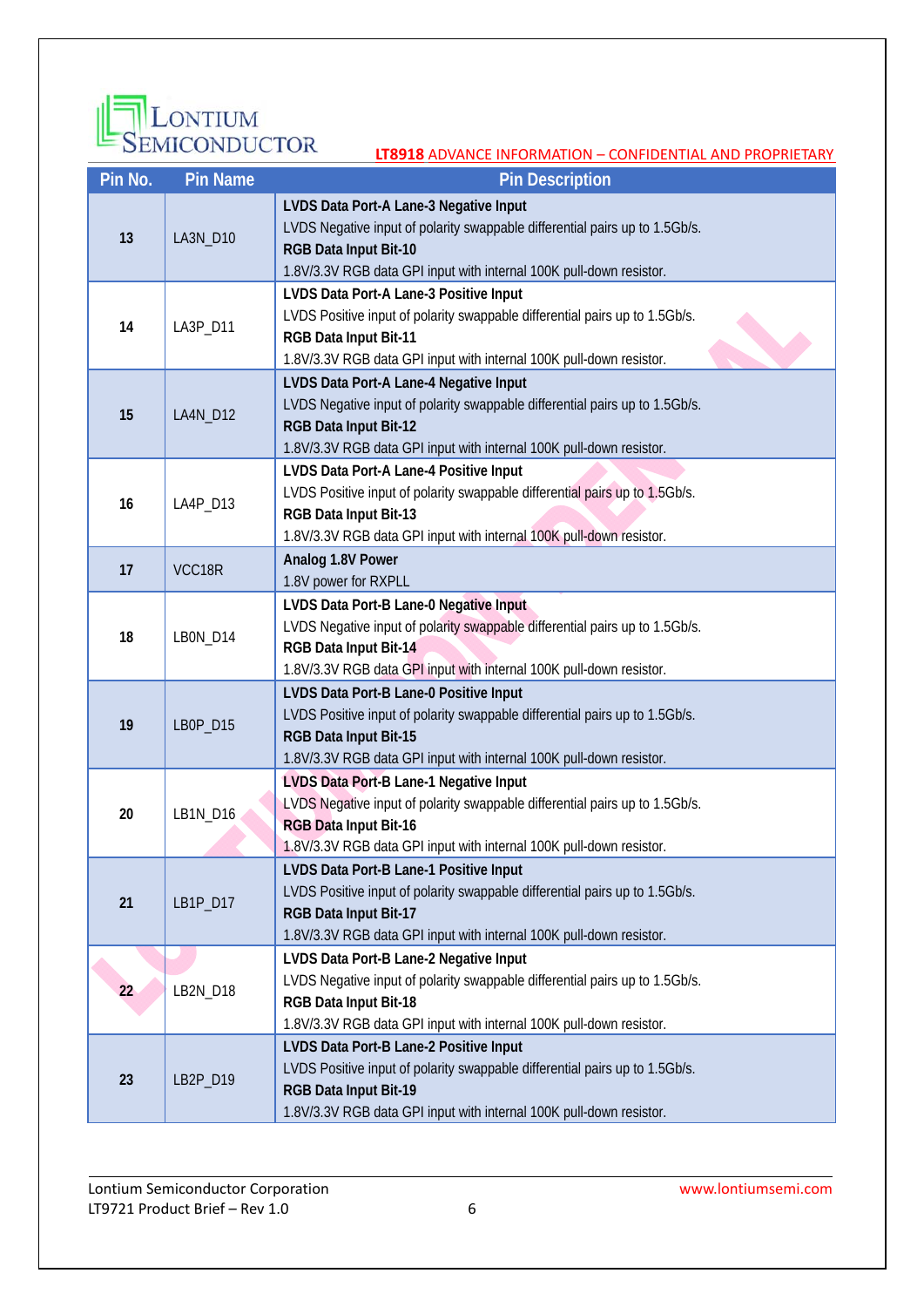

### **Pin No. Pin Name Pin Annual Pin Description 24** LB3N\_D20 **LVDS Data Port-B Lane-3 Negative Input** LVDS Negative input of polarity swappable differential pairs up to 1.5Gb/s. **RGB Data Input Bit-20** 1.8V/3.3V RGB data GPI input with internal 100K pull-down resistor. **25** LB3P\_D21 **LVDS Data Port-B Lane-3 Positive Input** LVDS Positive input of polarity swappable differential pairs up to 1.5Gb/s. **RGB Data Input Bit-21** 1.8V/3.3V RGB data GPI input with internal 100K pull-down resistor. **26** LB4N\_D22 **LVDS Data Port-B Lane-4 Negative Input** LVDS Negative input of polarity swappable differential pairs up to 1.5Gb/s. **RGB Data Input Bit-22** 1.8V/3.3V RGB data GPI input with internal 100K pull-down resistor. **27** LB4P\_D23 **LVDS Data Port-B Lane-4 Positive Input** LVDS Positive input of polarity swappable differential pairs up to 1.5Gb/s. **RGB Data Input Bit-23** 1.8V/3.3V RGB data GPI input with internal 100K pull-down resistor. 28 **VCC18R Analog 1.8V Power** 1.8V power for LVDS Receiver Port-2 and Bandgap **29R6K BandGap External Resistor** External 6K resistor for setting internal reference current. **30** IRQO\_ATEST **Interrupt Request Output**  In default, this pin is configured as interrupt request (IRQ) output. **Analog Test Signal Output**  When this pin is configured as Hi-Z, it serves as analog test signal output. **31** XTALI **Crystal Clock Input**  A crystal oscillator should be attached between this pin and XTALO. However, a CMOS 1.8V compatible clock signal can also be connected to this pin as reference clock of LT8918 **32** XTALO **Crystal Clock Output**  A crystal oscillator should be attached between this pin and XTALI. If XTALI is used as reference clock input, this pin must be floating. **<sup>33</sup>**VCC18T **Analog 1.8V Power** 1.8V power for MIPI Transmitter **34** MT0P **MIPI®** Data Lane-0 Positive Output MIPITX Positive output of Bi-directional polarity swappable differential pairs up to 2.5Gb/s. **35** MT0N **MIPI®** Data Lane-0 Negative Output MIPITX Negative output of Bi-directional polarity swappable differential pairs up to 2.5Gb/s. **36** MT1P **MIPI®** Data Lane-1 Positive Output MIPITX Positive output of Bi-directional polarity swappable differential pairs up to 2.5Gb/s. **37** MT1N **MIPI® Data Lane-1 Negative Output** MIPITX Negative output of Bi-directional polarity swappable differential pairs up to 2.5Gb/s. **<sup>38</sup>**MTCP **MIPI® Data Lane-C Positive Output** MIPITX Positive output of Bi-directional polarity swappable differential pairs up to 2.5Gb/s.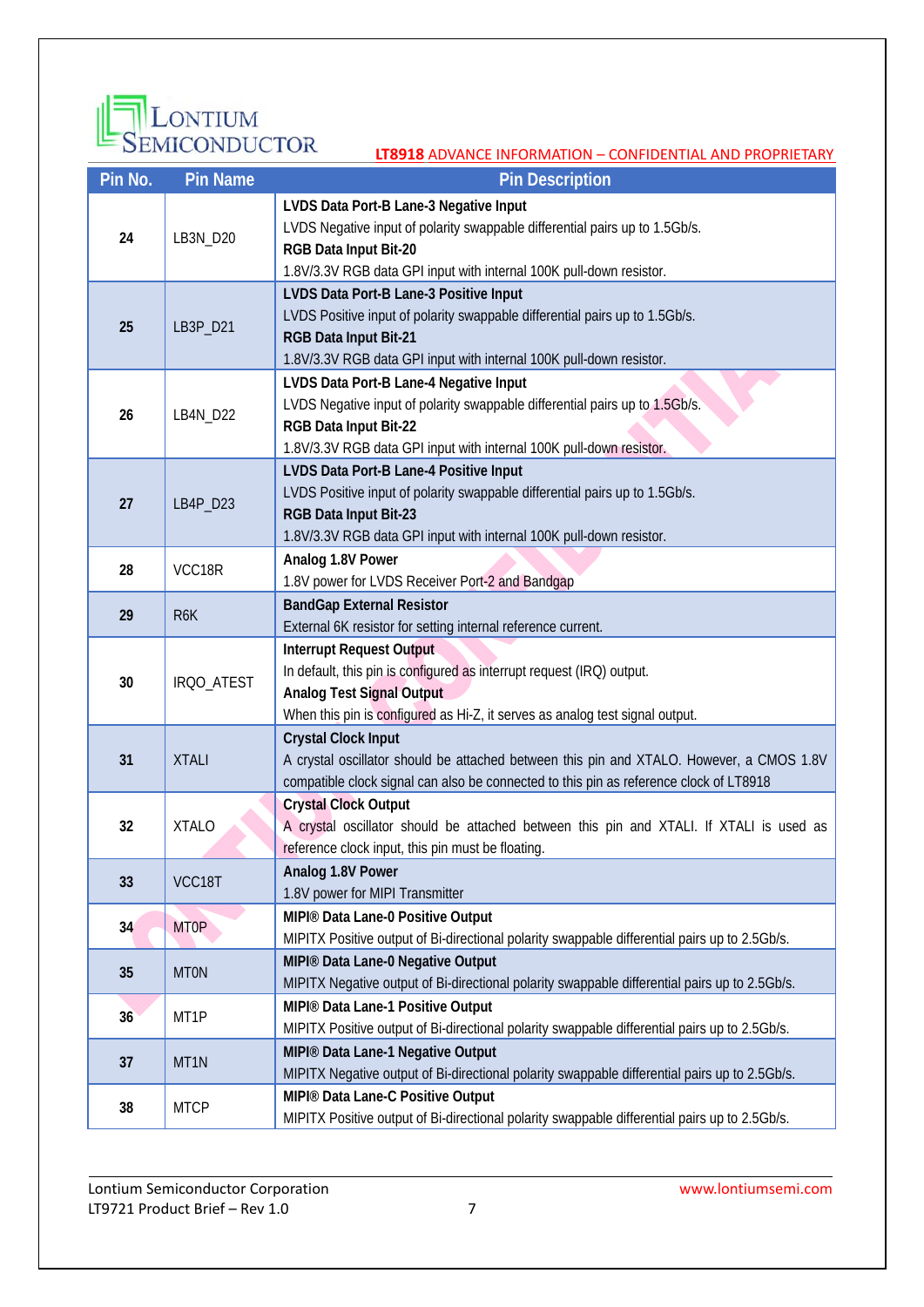

| Pin No. | <b>Pin Name</b>   | <b>Pin Description</b>                                                                                                 |  |  |  |  |
|---------|-------------------|------------------------------------------------------------------------------------------------------------------------|--|--|--|--|
| 39      | <b>MTCN</b>       | MIPI® Data Lane-C Negative Output                                                                                      |  |  |  |  |
|         |                   | MIPITX Negative output of Bi-directional polarity swappable differential pairs up to 2.5Gb/s.                          |  |  |  |  |
| 40      | MT <sub>2P</sub>  | MIPI® Data Lane-2 Positive Output                                                                                      |  |  |  |  |
|         |                   | MIPITX Positive output of Bi-directional polarity swappable differential pairs up to 2.5Gb/s.                          |  |  |  |  |
| 41      | MT <sub>2N</sub>  | MIPI® Data Lane-2 Negative Output                                                                                      |  |  |  |  |
|         |                   | MIPITX Negative output of Bi-directional polarity swappable differential pairs up to 2.5Gb/s.                          |  |  |  |  |
| 42      | MT3P              | MIPI® Data Lane-3 Positive Output                                                                                      |  |  |  |  |
|         |                   | MIPITX Positive output of Bi-directional polarity swappable differential pairs up to 2.5Gb/s.                          |  |  |  |  |
| 43      | MT3N              | MIPI® Data Lane-3 Negative Output                                                                                      |  |  |  |  |
|         |                   | MIPITX Negative output of Bi-directional polarity swappable differential pairs up to 2.5Gb/s.                          |  |  |  |  |
|         |                   | Internal 1.8V-to-1.2V LDO output                                                                                       |  |  |  |  |
| 44      | VCAP12            | Connect this pin to a bypass capacitor no less than 1uF. When configured as using internal                             |  |  |  |  |
|         |                   | bypass capacitor, please put this pin floating.                                                                        |  |  |  |  |
| 45      | PS1               | SPI Mode Select Input Bit-1<br>SPI mode select input bit-1.                                                            |  |  |  |  |
|         |                   | SPI Mode Select Input Bit-0                                                                                            |  |  |  |  |
| 46      | PS <sub>0</sub>   | SPI mode select input bit-0.                                                                                           |  |  |  |  |
|         |                   | <b>Digital Test Signal Output</b>                                                                                      |  |  |  |  |
| 47      | GPIO7             | GPIO with internal 100K pull-down resistor for digital test signal output. When not used, please                       |  |  |  |  |
|         |                   | floating this pin.                                                                                                     |  |  |  |  |
|         |                   | <b>Digital Test Signal Output</b>                                                                                      |  |  |  |  |
| 48      | GPIO <sub>6</sub> | GPIO with internal 100K pull-down resistor for digital test signal output. When not used, please                       |  |  |  |  |
|         |                   | floating this pin.                                                                                                     |  |  |  |  |
|         | GPIO <sub>5</sub> | <b>Digital Test Signal Output</b>                                                                                      |  |  |  |  |
| 49      |                   | GPIO with internal 100K pull-down resistor for digital test signal output. When not used, please                       |  |  |  |  |
|         |                   | floating this pin.                                                                                                     |  |  |  |  |
|         |                   | <b>Digital Test Signal Output</b>                                                                                      |  |  |  |  |
| 50      | GPIO4             | GPIO with internal 100K pull-down resistor for digital test signal output. When not used, please                       |  |  |  |  |
|         |                   | floating this pin.                                                                                                     |  |  |  |  |
|         |                   | <b>Digital Test Signal Output</b>                                                                                      |  |  |  |  |
| 51      | GPIO <sub>3</sub> | GPIO with internal 100K pull-down resistor for digital test signal output. When not used, please                       |  |  |  |  |
|         |                   | floating this pin.                                                                                                     |  |  |  |  |
|         |                   | <b>Digital Test Signal Output</b>                                                                                      |  |  |  |  |
| 52      | GPIO <sub>2</sub> | GPIO with internal 100K pull-down resistor for digital test signal output. When not used, please<br>floating this pin. |  |  |  |  |
|         |                   | <b>Digital Test Signal Output</b>                                                                                      |  |  |  |  |
| 53      | GPIO1             | GPIO with internal 100K pull-down resistor for digital test signal output. When not used, please                       |  |  |  |  |
|         |                   | floating this pin.                                                                                                     |  |  |  |  |
|         |                   | <b>Digital Test Signal Output</b>                                                                                      |  |  |  |  |
| 54      | GPIO0             | GPIO with internal 100K pull-down resistor for digital test signal output. When not used, please                       |  |  |  |  |
|         |                   | floating this pin.                                                                                                     |  |  |  |  |
|         |                   | Digital core 1.8V Power                                                                                                |  |  |  |  |
| 55      | <b>VDD</b>        | 1.8V power for digital core                                                                                            |  |  |  |  |
|         |                   |                                                                                                                        |  |  |  |  |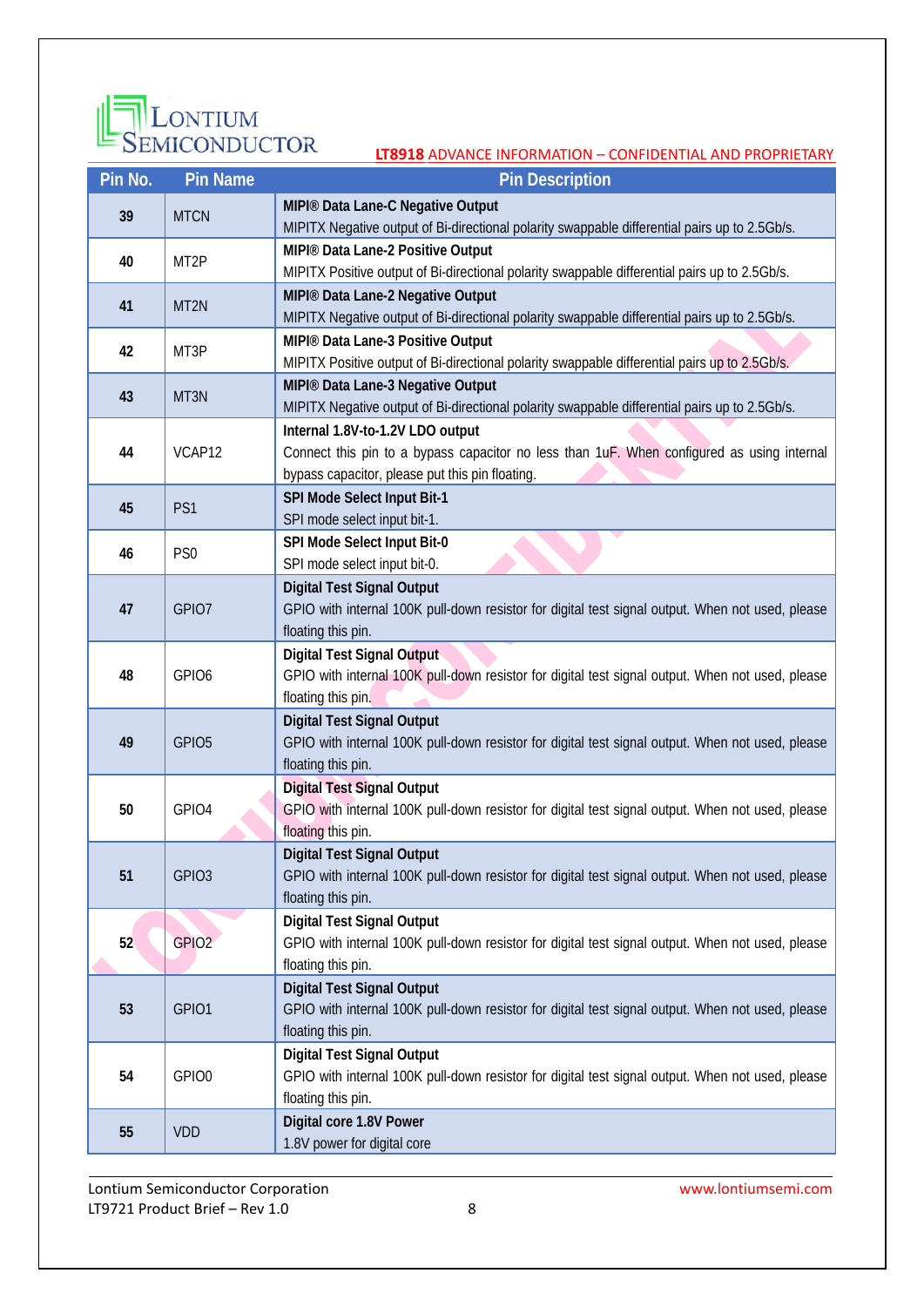

| Pin No. | <b>Pin Name</b> | <b>Pin Description</b>                                                                            |  |  |  |
|---------|-----------------|---------------------------------------------------------------------------------------------------|--|--|--|
| 56      | RST_N           | Hardware Reset Input                                                                              |  |  |  |
|         |                 | Chip reset signal. Active LOW.                                                                    |  |  |  |
| 57      | <b>MISO</b>     | <b>SPI Slave Serial Data Output</b>                                                               |  |  |  |
|         |                 | It serves as the serial port data output for SPI slave register access.                           |  |  |  |
|         |                 | SPI Slave Serial Data Input                                                                       |  |  |  |
| 58      | MOSI_ADR        | It serves as the serial port data input for SPI slave register access.                            |  |  |  |
|         |                 | <b>I2C Device Address Select</b>                                                                  |  |  |  |
|         |                 | It serves as the serial port address select for I2C slave register access.                        |  |  |  |
| 59      | <b>VDD</b>      | Digital core 1.8V Power                                                                           |  |  |  |
|         |                 | 1.8V power for digital core                                                                       |  |  |  |
|         | SCK_CSCL        | SPI Slave Serial Clock Input                                                                      |  |  |  |
|         |                 | It serves as the serial port clock input for SPI slave register access.                           |  |  |  |
| 60      |                 | <b>I2C Serial Clock Input</b>                                                                     |  |  |  |
|         |                 | It serves as the serial port data clock slave for I2C slave register access. Supports 1.8/3.3V    |  |  |  |
|         |                 | CMOS logic.                                                                                       |  |  |  |
|         | CSN_CSDA        | <b>SPI Slave Select</b>                                                                           |  |  |  |
| 61      |                 | It serves as the chip select input for SPI slave register access. Active LOW.                     |  |  |  |
|         |                 | I2C Serial Data Input/Output                                                                      |  |  |  |
|         |                 | It serves as the serial port data IO for I2C slave register access. Supports 1.8/3.3V CMOS logic. |  |  |  |
| 62      | D_CLK           | <b>RGB Pixel Clock Input</b>                                                                      |  |  |  |
|         |                 | 1.8V/3.3V RGB clock GPI input with internal 100K pull-down resistor.                              |  |  |  |
| 63      | <b>VS</b>       | <b>Vertical Sync Input</b>                                                                        |  |  |  |
|         |                 | 1.8V/3.3V GPI input with internal 100K pull-down resistor.                                        |  |  |  |
| 64      | <b>HS</b>       | Horizontal Sync Input                                                                             |  |  |  |
|         |                 | 1.8V/3.3V GPI input with internal 100K pull-down resistor.                                        |  |  |  |
| 65      | #EPAD           | <b>EPAD</b>                                                                                       |  |  |  |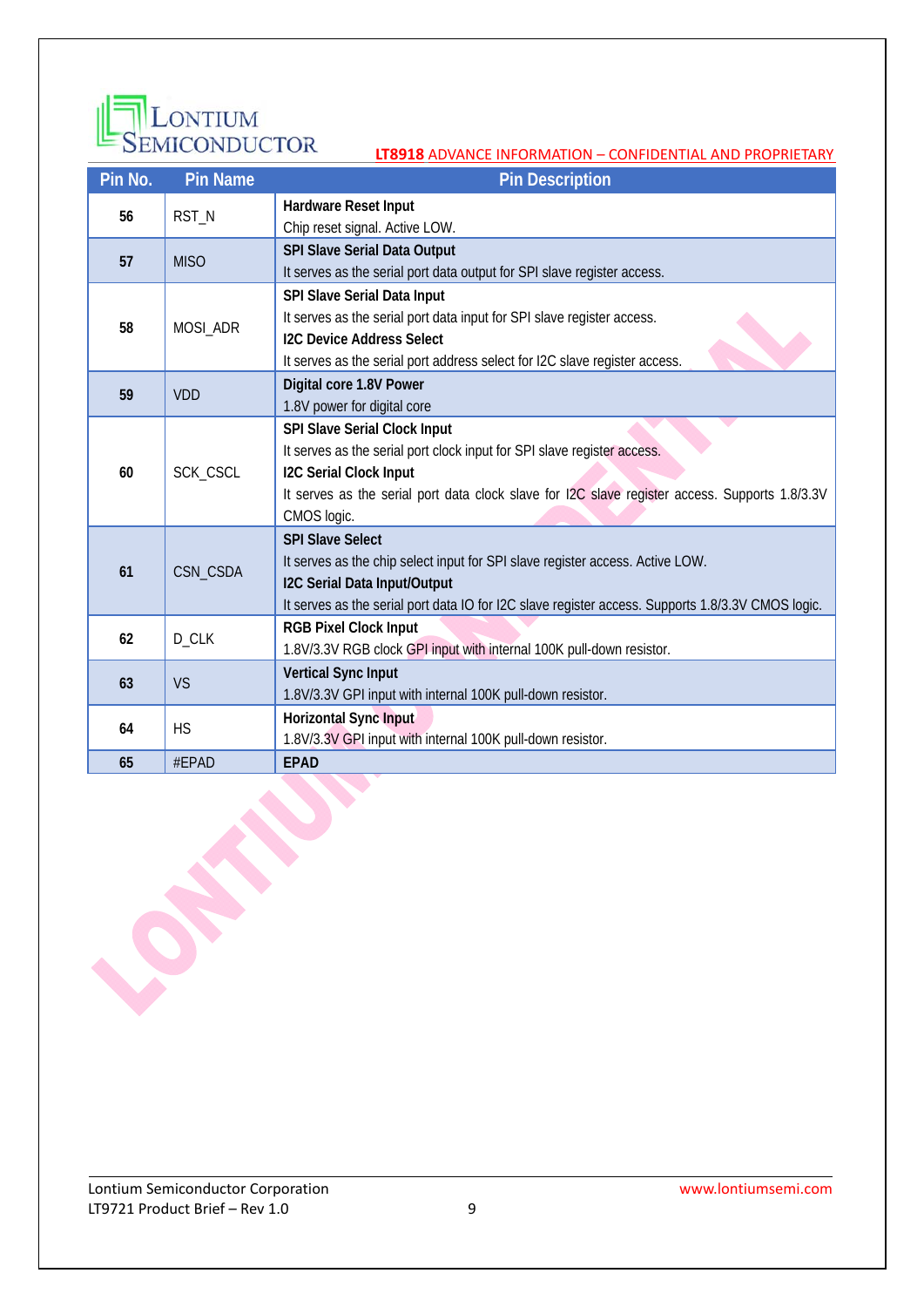

## **BGA81 Ball Map**

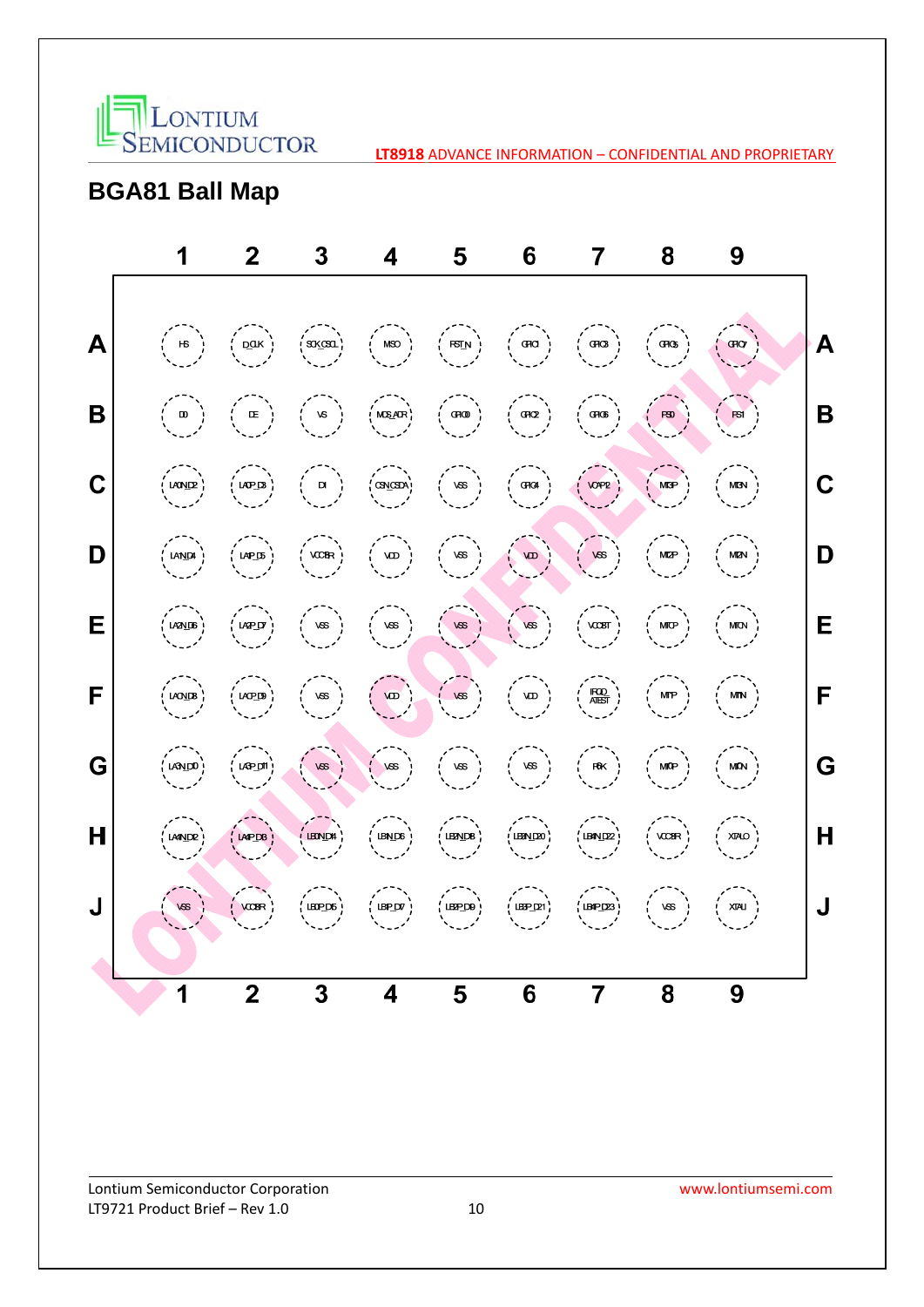

# **Ball Definition**

| <b>Ball No.</b>                                                     | <b>Ball Name</b>  | <b>Ball Description</b>                                                                                                                              |  |  |
|---------------------------------------------------------------------|-------------------|------------------------------------------------------------------------------------------------------------------------------------------------------|--|--|
| C5, D5, D7, E3,<br>E4, E5, E6, F3,<br>F5, G3, G4, G5,<br>G6, J1, J8 | <b>VSS</b>        | Chip Ground<br>1.8V ground for LT8918                                                                                                                |  |  |
| D4, D6, F4, F6                                                      | VDD               | Digital core 1.8V Power<br>1.8V power for digital core                                                                                               |  |  |
| D3, H8, J2                                                          | VCC18R            | Analog 1.8V Power<br>1.8V power for rxphy and rxpll                                                                                                  |  |  |
| E7                                                                  | VCC18T            | Analog 1.8V Power<br>1.8V power for mipitx, txpll, and dessc pll                                                                                     |  |  |
| C9                                                                  | MT3N              | MIPI D-PHY Data Lane-3 Negative Input<br>MIPITX Negative input of Uni-directional polarity swappable differential pairs up to<br>1.5Gb/s.            |  |  |
| C8                                                                  | MT3P              | MIPI D-PHY Data Lane-3 Positive Input<br>MIPITX Positive input of Uni-directional polarity swappable differential pairs up to 1.5Gb/s.               |  |  |
| D <sub>9</sub>                                                      | MT <sub>2N</sub>  | MIPI D-PHY Data Lane-2 Negative Input<br>MIPITX Negative input of Uni-directional polarity swappable differential pairs up to<br>$1.5$ Gb/s.         |  |  |
| D <sub>8</sub>                                                      | MT <sub>2</sub> P | MIPI D-PHY Data Lane-2 Positive Input<br>MIPITX Positive input of Uni-directional polarity swappable differential pairs up to 1.5Gb/s.               |  |  |
| E <sub>9</sub>                                                      | <b>MTCN</b>       | MIPI D-PHY Clock Lane Negative Input<br>MIPITX Negative input of DDR clock differential pairs up to 1.25GHz in quadrature phase<br>with data signals |  |  |
| E <sub>8</sub>                                                      | <b>MTCP</b>       | MIPI D-PHY Clock Lane Positive Input<br>MIPITX Positive input of DDR clock differential pairs up to 1.25GHz in quadrature phase<br>with data signals |  |  |
| F9                                                                  | MT1N              | MIPI D-PHY Data Lane-1 Negative Input<br>MIPITX Negative input of Uni-directional polarity swappable differential pairs up to<br>$1.5$ Gb/s.         |  |  |
| F <sub>8</sub>                                                      | MT1P              | MIPI D-PHY Data Lane-1 Positive Input<br>MIPITX Positive input of Uni-directional polarity swappable differential pairs up to 1.5Gb/s.               |  |  |
| G <sub>9</sub>                                                      | <b>MTON</b>       | MIPI D-PHY Data Lane-0 Negative Input<br>MIPITX Negative input of Bi-directional polarity swappable differential pairs up to 1.5Gb/s.                |  |  |
| G8                                                                  | <b>MT0P</b>       | MIPI D-PHY Data Lane-0 Positive Input<br>MIPITX Positive input of Bi-directional polarity swappable differential pairs up to 1.5Gb/s.                |  |  |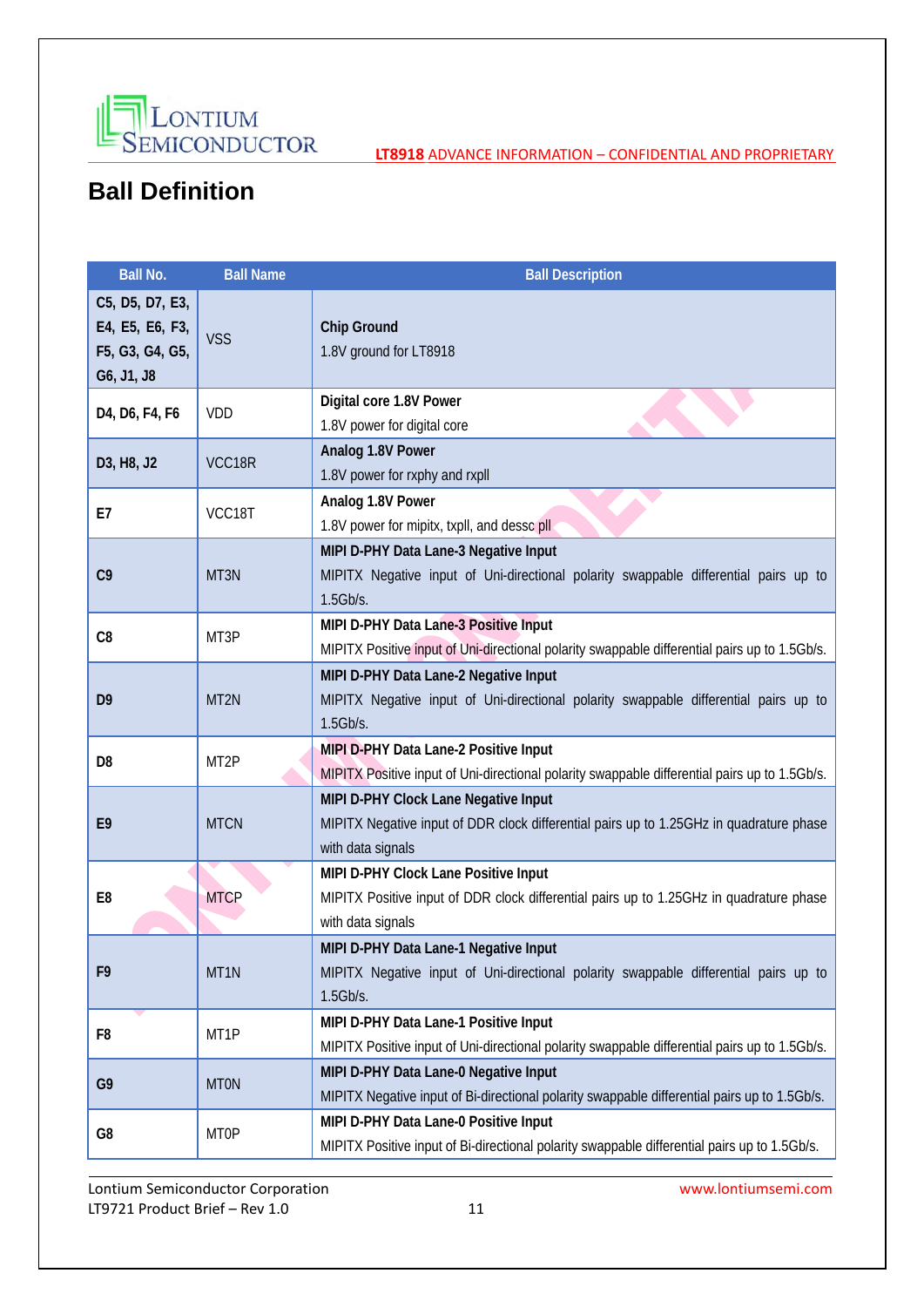

| <b>Ball No.</b> | <b>Ball Name</b> | <b>Ball Description</b>                                                                                               |
|-----------------|------------------|-----------------------------------------------------------------------------------------------------------------------|
| G7              |                  | <b>BandGap External Resistor</b>                                                                                      |
|                 | R <sub>6</sub> K | External 6K resistor for setting internal reference current.                                                          |
|                 |                  | <b>Crystal Clock Input</b>                                                                                            |
| J9              | <b>XTALI</b>     | A crystal oscillator should be attached between this pin and XTALO. However, a CMOS                                   |
|                 |                  | 1.8V compatible clock signal can also be connected to this pin as reference clock of                                  |
|                 |                  | LT8918.                                                                                                               |
|                 |                  | <b>Crystal Clock Output</b>                                                                                           |
| H <sub>9</sub>  | <b>XTALO</b>     | A crystal oscillator should be attached between this pin and XTALI. If XTALI is used as                               |
|                 |                  | reference clock input, this pin must be floating.                                                                     |
|                 |                  | <b>Interrupt Request Output</b>                                                                                       |
| F7              | IRQO_ATEST       | In default, this pin is configured as interrupt request (IRQ) output.                                                 |
|                 |                  | <b>Analog Test Signal Output</b>                                                                                      |
|                 |                  | This pin can also be configured as analog debug pin.                                                                  |
|                 |                  | Internal 1.2V LDO Output                                                                                              |
| C <sub>7</sub>  | VCAP12           | 1.2V LDO output for MIPITX LPTX. Based on configuration, a bypass capacitor might be                                  |
|                 |                  | required to connect to this pin.                                                                                      |
| A2              | D_CLK            | <b>RGB Pixel Clock Input</b>                                                                                          |
|                 |                  | 1.8V/3.3V RGB clock GPI input with internal 100K pull-down resistor.                                                  |
| <b>B3</b>       | VS               | <b>Vertical Sync Input</b>                                                                                            |
|                 |                  | 1.8V/3.3V GPI input with internal 100K pull-down resistor.                                                            |
| A1              | <b>HS</b>        | <b>Horizontal Sync Input</b><br>1.8V/3.3V GPI input with internal 100K pull-down resistor.                            |
|                 |                  | <b>RGB Data Active Input</b>                                                                                          |
| <b>B2</b>       | <b>DE</b>        | 1.8V/3.3V GPI input with internal 100K pull-down resistor.                                                            |
|                 |                  | <b>RGB Data Input Bit-0</b>                                                                                           |
| <b>B1</b>       | D <sub>0</sub>   | 1.8V/3.3V RGB data GPI input with internal 100K pull-down resistor.                                                   |
| C <sub>3</sub>  |                  | RGB Data Input Bit-1                                                                                                  |
|                 | D <sub>1</sub>   | 1.8V/3.3V RGB data GPI input with internal 100K pull-down resistor.                                                   |
|                 |                  | LVDS Data Lane-0 Negative Input                                                                                       |
| C1              | LAON_D2          | LVDS Negative input of polarity swappable differential pairs up to 1.5Gb/s.                                           |
|                 |                  | RGB Data Input Bit-2                                                                                                  |
|                 |                  | 1.8V/3.3V RGB data GPI input with internal 100K pull-down resistor.                                                   |
|                 |                  | LVDS Data Port-A Lane-0 Positive Input<br>LVDS Positive input of polarity swappable differential pairs up to 1.5Gb/s. |
| C <sub>2</sub>  | LAOP_D3          | RGB Data Input Bit-3                                                                                                  |
|                 |                  | 1.8V/3.3V RGB data GPI input with internal 100K pull-down resistor.                                                   |
|                 |                  | LVDS Data Port-A Lane-1 Negative Input                                                                                |
| D1              |                  | LVDS Negative input of polarity swappable differential pairs up to 1.5Gb/s.                                           |
|                 | LA1N_D4          | RGB Data Input Bit-4                                                                                                  |
|                 |                  | 1.8V/3.3V RGB data GPI input with internal 100K pull-down resistor.                                                   |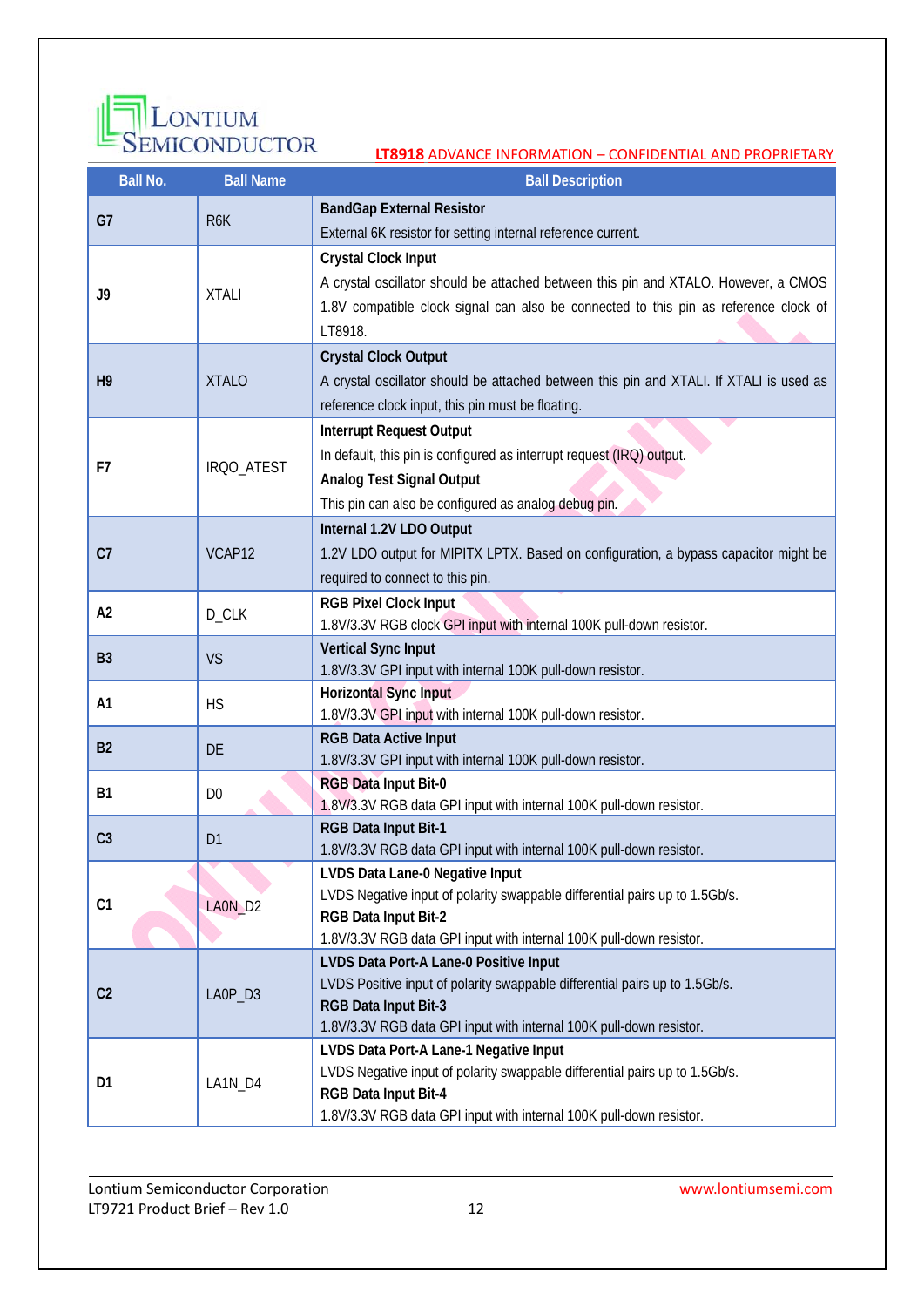

| <u>SLIVIICOI VPCCI ON</u><br><b>LT8918 ADVANCE INFORMATION - CONFIDENTIAL AND PROPRIETARY</b> |                                                                                                                                                                                                                                   |                                                                                                                                                                                                                       |  |  |  |  |
|-----------------------------------------------------------------------------------------------|-----------------------------------------------------------------------------------------------------------------------------------------------------------------------------------------------------------------------------------|-----------------------------------------------------------------------------------------------------------------------------------------------------------------------------------------------------------------------|--|--|--|--|
| <b>Ball No.</b><br><b>Ball Name</b>                                                           |                                                                                                                                                                                                                                   | <b>Ball Description</b>                                                                                                                                                                                               |  |  |  |  |
| D <sub>2</sub>                                                                                | LVDS Data Port-A Lane-1 Positive Input<br>LVDS Positive input of polarity swappable differential pairs up to 1.5Gb/s.<br>LA1P_D5<br>RGB Data Input Bit-5<br>1.8V/3.3V RGB data GPI input with internal 100K pull-down resistor.   |                                                                                                                                                                                                                       |  |  |  |  |
| E <sub>1</sub>                                                                                | LA2N_D6                                                                                                                                                                                                                           | LVDS Data Port-A Lane-2 Negative Input<br>LVDS Negative input of polarity swappable differential pairs up to 1.5Gb/s.<br>RGB Data Input Bit-6<br>1.8V/3.3V RGB data GPI input with internal 100K pull-down resistor.  |  |  |  |  |
| E2                                                                                            | LA2P_D7                                                                                                                                                                                                                           | LVDS Data Port-A Lane-2 Positive Input<br>LVDS Positive input of polarity swappable differential pairs up to 1.5Gb/s.<br>RGB Data Input Bit-7<br>1.8V/3.3V RGB data GPI input with internal 100K pull-down resistor.  |  |  |  |  |
| F <sub>1</sub>                                                                                | LACN_D8                                                                                                                                                                                                                           | LVDS Data Port-A Lane-C Negative Input<br>LVDS Negative input of polarity swappable differential pairs up to 1.5Gb/s.<br>RGB Data Input Bit-8<br>1.8V/3.3V RGB data GPI input with internal 100K pull-down resistor.  |  |  |  |  |
| F <sub>2</sub><br>LACP_D9                                                                     |                                                                                                                                                                                                                                   | LVDS Data Port-A Lane-C Positive Input<br>LVDS Positive input of polarity swappable differential pairs up to 1.5Gb/s.<br>RGB Data Input Bit-9<br>1.8V/3.3V RGB data GPI input with internal 100K pull-down resistor.  |  |  |  |  |
| G <sub>1</sub>                                                                                | LA3N_D10                                                                                                                                                                                                                          | LVDS Data Port-A Lane-3 Negative Input<br>LVDS Negative input of polarity swappable differential pairs up to 1.5Gb/s.<br>RGB Data Input Bit-10<br>1.8V/3.3V RGB data GPI input with internal 100K pull-down resistor. |  |  |  |  |
| G <sub>2</sub>                                                                                | LA3P_D11                                                                                                                                                                                                                          | LVDS Data Port-A Lane-3 Positive Input<br>LVDS Positive input of polarity swappable differential pairs up to 1.5Gb/s.<br>RGB Data Input Bit-11<br>1.8V/3.3V RGB data GPI input with internal 100K pull-down resistor. |  |  |  |  |
| H <sub>1</sub>                                                                                | LA4N_D12                                                                                                                                                                                                                          | LVDS Data Port-A Lane-4 Negative Input<br>LVDS Negative input of polarity swappable differential pairs up to 1.5Gb/s.<br>RGB Data Input Bit-12<br>1.8V/3.3V RGB data GPI input with internal 100K pull-down resistor. |  |  |  |  |
| H <sub>2</sub>                                                                                | LVDS Data Port-A Lane-4 Positive Input<br>LVDS Positive input of polarity swappable differential pairs up to 1.5Gb/s.<br>LA4P_D13<br>RGB Data Input Bit-13<br>1.8V/3.3V RGB data GPI input with internal 100K pull-down resistor. |                                                                                                                                                                                                                       |  |  |  |  |
| H <sub>3</sub>                                                                                | LBON_D14                                                                                                                                                                                                                          | LVDS Data Port-B Lane-0 Negative Input<br>LVDS Negative input of polarity swappable differential pairs up to 1.5Gb/s.<br>RGB Data Input Bit-14<br>1.8V/3.3V RGB data GPI input with internal 100K pull-down resistor. |  |  |  |  |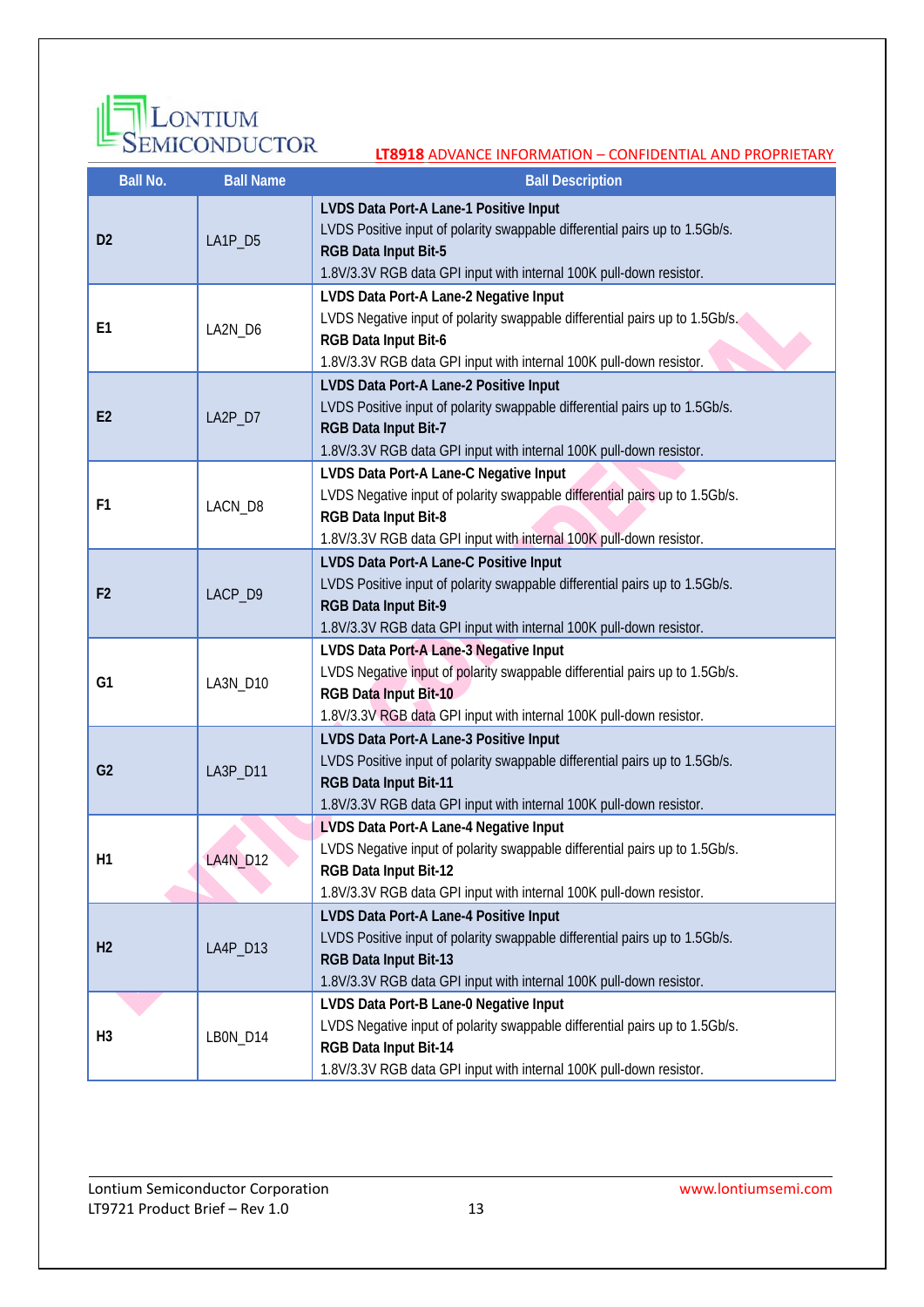

| <b>Ball No.</b> | <b>Ball Name</b> | LI <b>0910</b> ADVANCE INFORMATION – CONFIDENTIAL AND PROPRIETARY<br><b>Ball Description</b>                                                                                                                          |  |  |  |
|-----------------|------------------|-----------------------------------------------------------------------------------------------------------------------------------------------------------------------------------------------------------------------|--|--|--|
|                 |                  | LVDS Data Port-B Lane-0 Positive Input                                                                                                                                                                                |  |  |  |
| J3              | LB0P_D15         | LVDS Positive input of polarity swappable differential pairs up to 1.5Gb/s.<br>RGB Data Input Bit-15<br>1.8V/3.3V RGB data GPI input with internal 100K pull-down resistor.                                           |  |  |  |
| H4              | LB1N_D16         | LVDS Data Port-B Lane-1 Negative Input<br>LVDS Negative input of polarity swappable differential pairs up to 1.5Gb/s.<br>RGB Data Input Bit-16<br>1.8V/3.3V RGB data GPI input with internal 100K pull-down resistor. |  |  |  |
| J4              | LB1P_D17         | LVDS Data Port-B Lane-1 Positive Input<br>LVDS Positive input of polarity swappable differential pairs up to 1.5Gb/s.<br>RGB Data Input Bit-17<br>1.8V/3.3V RGB data GPI input with internal 100K pull-down resistor. |  |  |  |
| H <sub>5</sub>  | LB2N_D18         | LVDS Data Port-B Lane-2 Negative Input<br>LVDS Negative input of polarity swappable differential pairs up to 1.5Gb/s.<br>RGB Data Input Bit-18<br>1.8V/3.3V RGB data GPI input with internal 100K pull-down resistor. |  |  |  |
| J5              | LB2P_D19         | LVDS Data Port-B Lane-2 Positive Input<br>LVDS Positive input of polarity swappable differential pairs up to 1.5Gb/s.<br>RGB Data Input Bit-19<br>1.8V/3.3V RGB data GPI input with internal 100K pull-down resistor. |  |  |  |
| H6              | LB3N_D20         | LVDS Data Port-B Lane-3 Negative Input<br>LVDS Negative input of polarity swappable differential pairs up to 1.5Gb/s.<br>RGB Data Input Bit-20<br>1.8V/3.3V RGB data GPI input with internal 100K pull-down resistor. |  |  |  |
| J6              | LB3P_D21         | LVDS Data Port-B Lane-3 Positive Input<br>LVDS Positive input of polarity swappable differential pairs up to 1.5Gb/s.<br>RGB Data Input Bit-21<br>1.8V/3.3V RGB data GPI input with internal 100K pull-down resistor. |  |  |  |
| Н7              | <b>LB4N_D22</b>  | LVDS Data Port-B Lane-4 Negative Input<br>LVDS Negative input of polarity swappable differential pairs up to 1.5Gb/s.<br>RGB Data Input Bit-22<br>1.8V/3.3V RGB data GPI input with internal 100K pull-down resistor. |  |  |  |
| J7              | LB4P_D23         | LVDS Data Port-B Lane-4 Positive Input<br>LVDS Positive input of polarity swappable differential pairs up to 1.5Gb/s.<br>RGB Data Input Bit-23<br>1.8V/3.3V RGB data GPI input with internal 100K pull-down resistor. |  |  |  |
| B9              | PS1              | SPI Mode Select Input Bit-1<br>SPI mode select input bit-1.                                                                                                                                                           |  |  |  |
| B <sub>8</sub>  | PS <sub>0</sub>  | SPI Mode Select Input Bit-0<br>SPI mode select input bit-0.                                                                                                                                                           |  |  |  |
| Α9              | GPIO7            | <b>Digital Test Signal Output</b><br>GPIO with internal 100K pull-down resistor for digital test signal output. When not used,<br>please floating this pin.                                                           |  |  |  |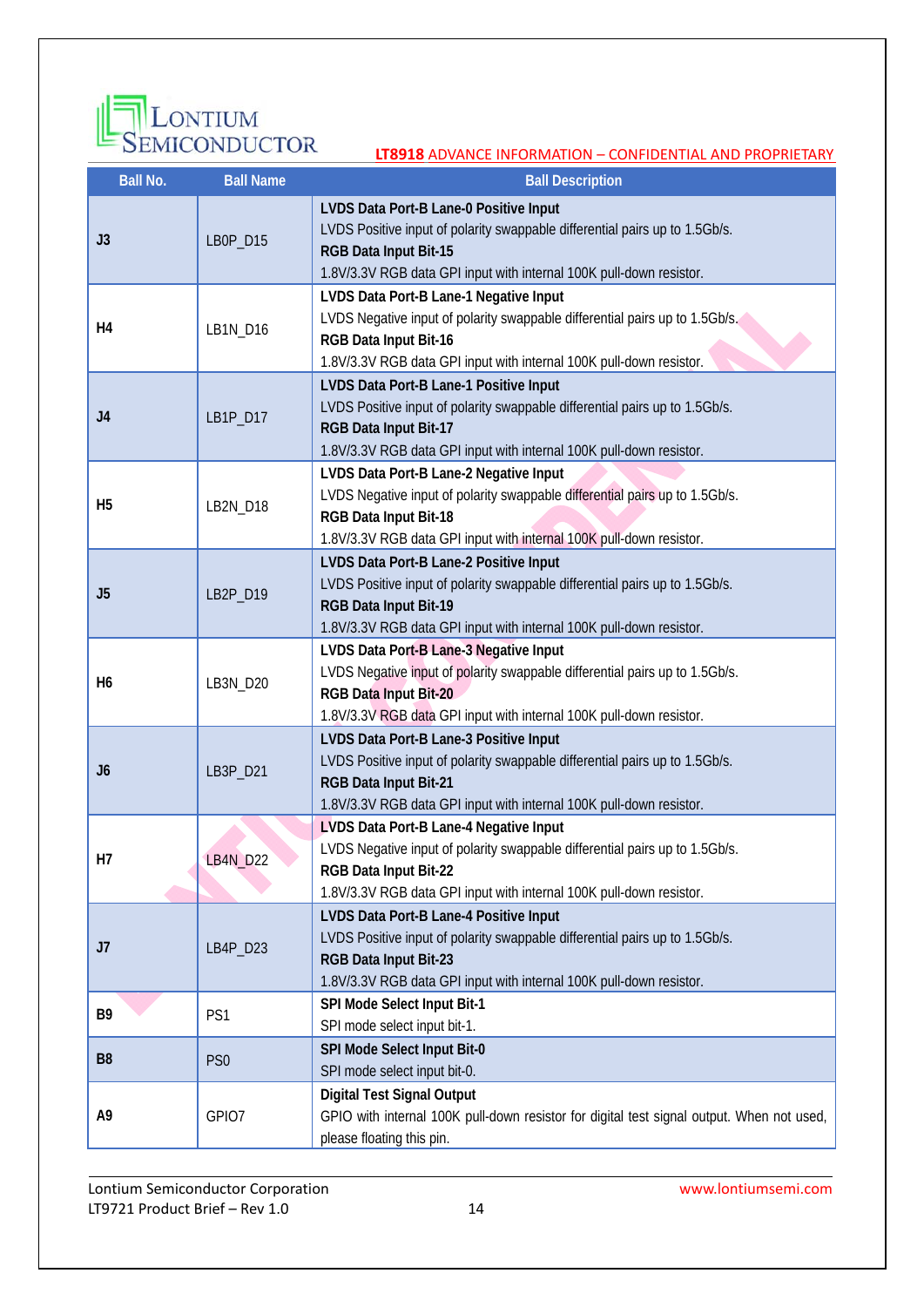

| <b>Ball No.</b> | <b>Ball Name</b>  | <b>Ball Description</b>                                                                                                                                                                                                                                   |  |  |  |
|-----------------|-------------------|-----------------------------------------------------------------------------------------------------------------------------------------------------------------------------------------------------------------------------------------------------------|--|--|--|
| <b>B7</b>       | GPIO <sub>6</sub> | <b>Digital Test Signal Output</b><br>GPIO with internal 100K pull-down resistor for digital test signal output. When not used,<br>please floating this pin.                                                                                               |  |  |  |
| A <sub>8</sub>  | GPIO <sub>5</sub> | <b>Digital Test Signal Output</b><br>GPIO with internal 100K pull-down resistor for digital test signal output. When not used,<br>please floating this pin.                                                                                               |  |  |  |
| C6              | GPIO4             | <b>Digital Test Signal Output</b><br>GPIO with internal 100K pull-down resistor for digital test signal output. When not used,<br>please floating this pin.                                                                                               |  |  |  |
| A7              | GPIO <sub>3</sub> | <b>Digital Test Signal Output</b><br>GPIO with internal 100K pull-down resistor for digital test signal output. When not used,<br>please floating this pin.                                                                                               |  |  |  |
| <b>B6</b>       | GPIO <sub>2</sub> | <b>Digital Test Signal Output</b><br>GPIO with internal 100K pull-down resistor for digital test signal output. When not used,<br>please floating this pin.                                                                                               |  |  |  |
| A6              | GPIO1             | <b>Digital Test Signal Output</b><br>GPIO with internal 100K pull-down resistor for digital test signal output. When not used,<br>please floating this pin.                                                                                               |  |  |  |
| <b>B5</b>       | GPIO0             | <b>Digital Test Signal Output</b><br>GPIO with internal 100K pull-down resistor for digital test signal output. When not used,<br>please floating this pin.                                                                                               |  |  |  |
| A <sub>5</sub>  | RST_N             | Hardware Reset Input<br>Chip reset signal. Active LOW.                                                                                                                                                                                                    |  |  |  |
| A4              | <b>MISO</b>       | <b>SPI Slave Serial Data Output</b><br>It serves as the serial port data output for SPI slave register access.                                                                                                                                            |  |  |  |
| B4              | MOSI_ADR          | SPI Slave Serial Data Input<br>It serves as the serial port data input for SPI slave register access.<br><b>I2C Device Address Select</b><br>It serves as the serial port address select for I2C slave register access.                                   |  |  |  |
| A <sub>3</sub>  | SCK_CSCL          | SPI Slave Serial Clock Input<br>It serves as the serial port clock input for SPI slave register access.<br><b>I2C Serial Clock Input</b><br>It serves as the serial port data clock slave for I2C slave register access. Supports<br>1.8/3.3V CMOS logic. |  |  |  |
| C <sub>4</sub>  | CSN_CSDA          | <b>SPI Slave Select</b><br>It serves as the chip select input for SPI slave register access. Active LOW.<br>I2C Serial Data Input/Output<br>It serves as the serial port data IO for I2C slave register access. Supports 1.8/3.3V CMOS<br>logic.          |  |  |  |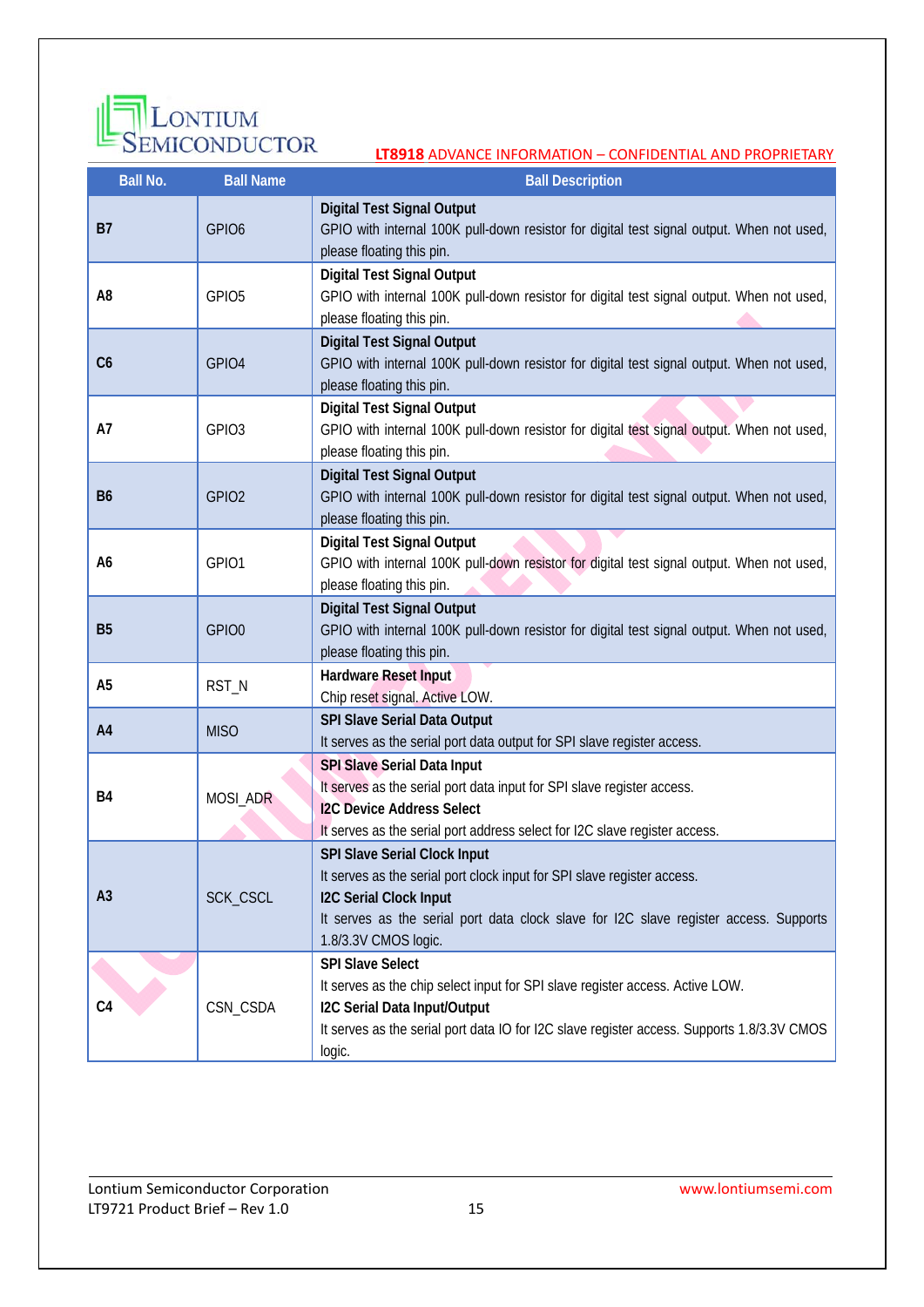

# **Ordering Information**

| Part Number | Operating<br>Temperature Range     | Package             | Packing Method |
|-------------|------------------------------------|---------------------|----------------|
| ∟T8918      | $-40^{\circ}$ C to 85 $^{\circ}$ C | 7.5mm x 7.5mm QFN64 | Tape and Reel  |